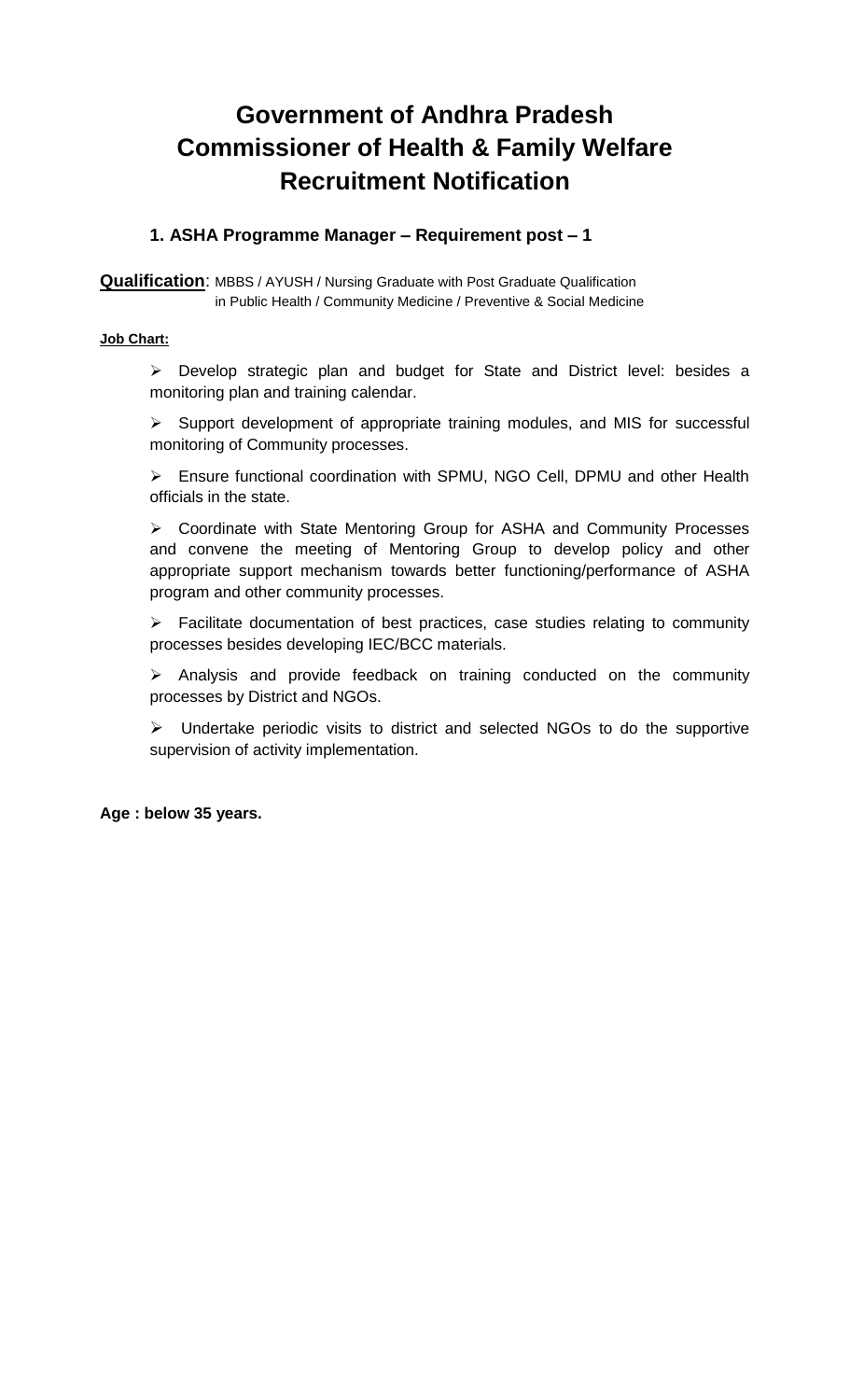# **2. VHSNC & Community Manager - Requirement post – 1.**

**Qualification:** MBBS / AYUSH / Nursing Graduate with Post Graduate Qualification in Public Health Community Medicine / Preventive & Social Medicine

#### **Job Chart :**

➢ Assist the state in developing strategies and operational approaches for strengthening VHSNCs and other interventions of community processes such as Community Based Planning and Monitoring, Rogi Kalyan Samitis and NGO engagement to improve mechanisms of community action on health and its social determinants and enable Village Health Planning.

➢ Design, implement strategies and ensure release of relevant guidelines for establishing institutional structures for the VHSNC and other community processes interventions Develop strategies for and coordinate capacity building and extend hand-holding support for health personnel regarding the VHSNC and other community processes interventions.

➢ Assist in periodic monitoring and data base management for regular assessment of VHSNC and other community processes interventions under NRHM.

**Age** : **below 35 years.**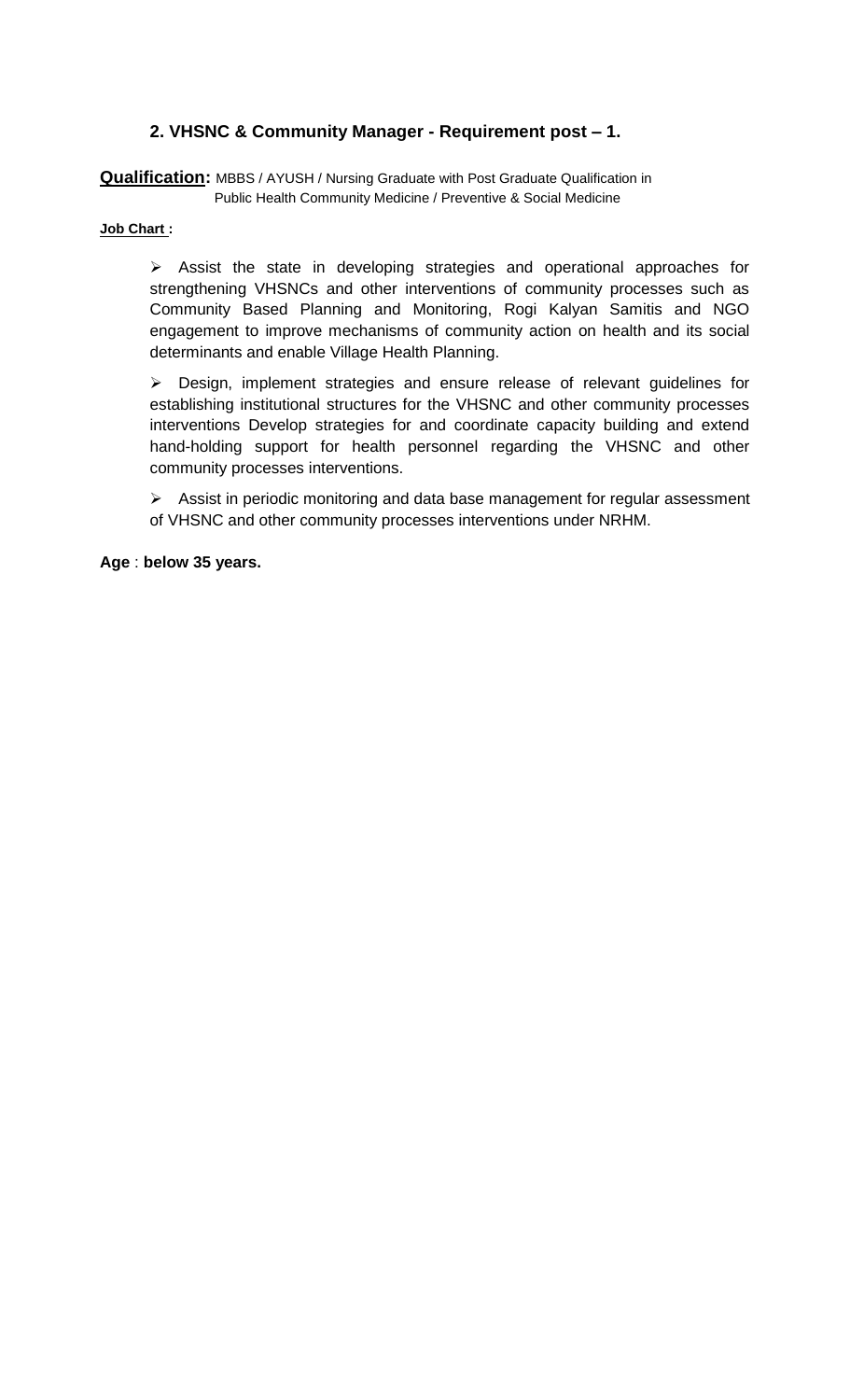## **3. Account Assistant – Requirement post – 1.**

**Qualification**: Bachelor Degree in Commerce

#### **Job Chart :**

➢ Maintain day-to-day accounts record of Community Processes Resource Centre.

➢ Responsible for day-to-day functioning of the Community Processes Resource Centre.

➢ Ensure placement of funds and receipt of the utilization certificate from the districts and other expenditures. Undertake any such assignments, which may be assigned by the State ASHA Manager, ASHA Resource Centre

#### **Age: below 30 years**

**Note: applications are sent through email: [asharesourcecentre.ap@gmail.com](mailto:asharesourcecentre.ap@gmail.com) along with supported documents.** 

**Last date of submission of applications: 22-12-2017 by:**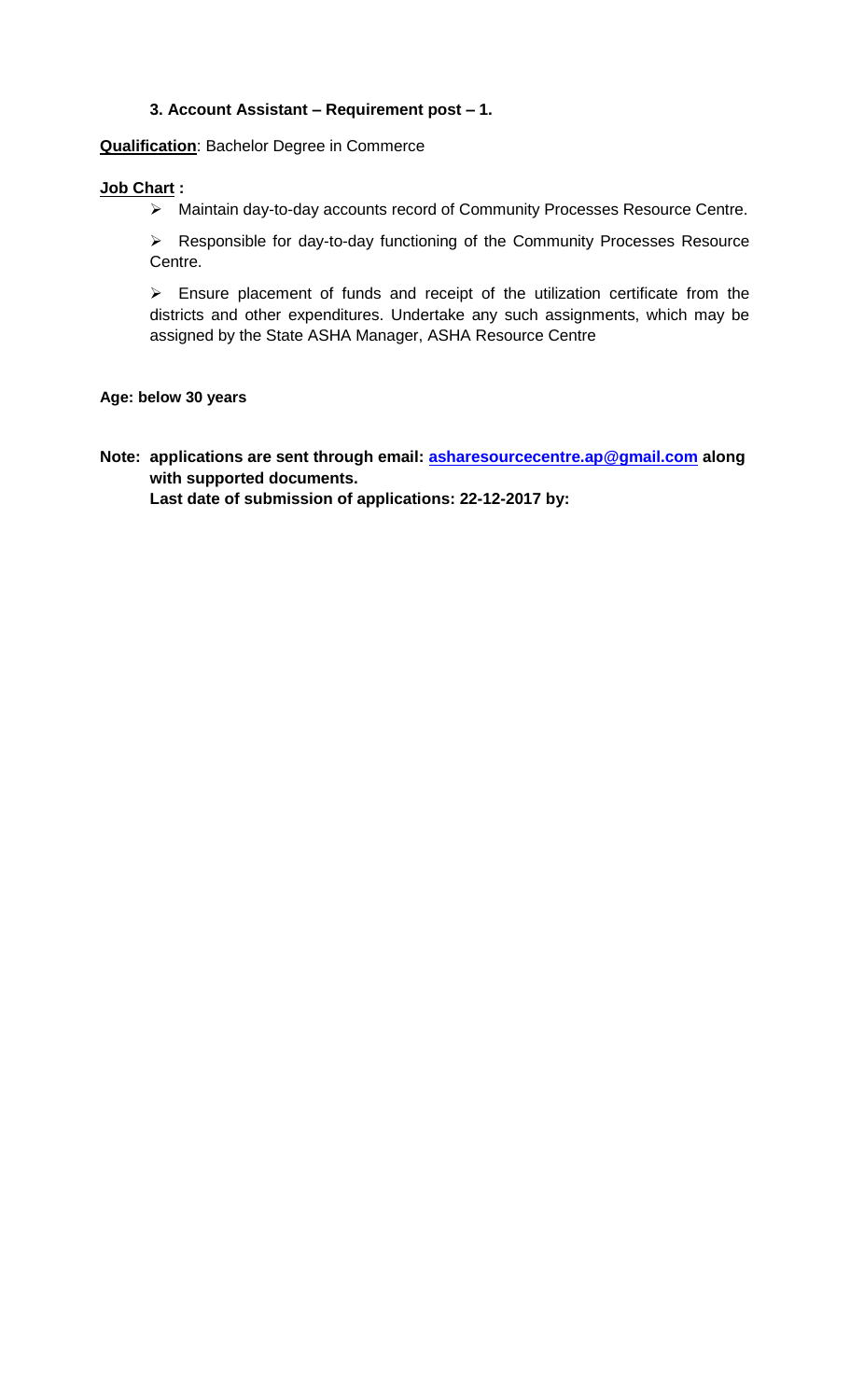## **Application Format Photogragh**

| 1. Name of the applicant (in Block Letters): ___________________________________ |  |
|----------------------------------------------------------------------------------|--|
|                                                                                  |  |
| 3. Date of birth (with age in yrs): __________________                           |  |
|                                                                                  |  |
| 5. Nationality: ________________________                                         |  |
| 6. Marital Status: _____________________                                         |  |
| 7. Whether belongs to reserve category (Yes/No) Category details __________      |  |
| 8. Permanent Address:                                                            |  |
|                                                                                  |  |

\_\_\_\_\_\_\_\_\_\_\_\_\_\_\_\_\_\_\_\_\_\_\_\_\_\_\_\_\_\_\_\_\_\_\_\_\_\_\_\_\_\_\_\_\_\_\_\_\_\_\_\_\_\_\_\_\_\_\_\_\_\_\_\_\_\_\_\_\_\_\_\_\_\_\_\_

# **9. Correspondence Address with Contact (Mobile) No**

#### **10. Educational Qualifications:**

| S.No | <b>Educational</b><br>qualification | Year of passing<br><b>University/ Board</b> | <b>Special awards</b> |
|------|-------------------------------------|---------------------------------------------|-----------------------|
|      |                                     |                                             |                       |
|      |                                     |                                             |                       |
|      |                                     |                                             |                       |
|      |                                     |                                             |                       |
|      |                                     |                                             |                       |
|      |                                     |                                             |                       |

# **11. Percentage of Marks:**

| S.No | Name Of the<br>Qualifying<br><b>Examination</b> | <b>Maximum Marks for</b><br>entire duration of<br>the qualifying in the<br>qualifying Degree /<br><b>PG</b> | <b>Marks obtained in</b><br>the qualifying<br>Degree / PG | Percentage of<br>marks in the<br>qualifying Degree /<br><b>PG</b> |
|------|-------------------------------------------------|-------------------------------------------------------------------------------------------------------------|-----------------------------------------------------------|-------------------------------------------------------------------|
|      |                                                 |                                                                                                             |                                                           |                                                                   |
|      |                                                 |                                                                                                             |                                                           |                                                                   |
|      |                                                 |                                                                                                             |                                                           |                                                                   |
|      |                                                 |                                                                                                             |                                                           |                                                                   |